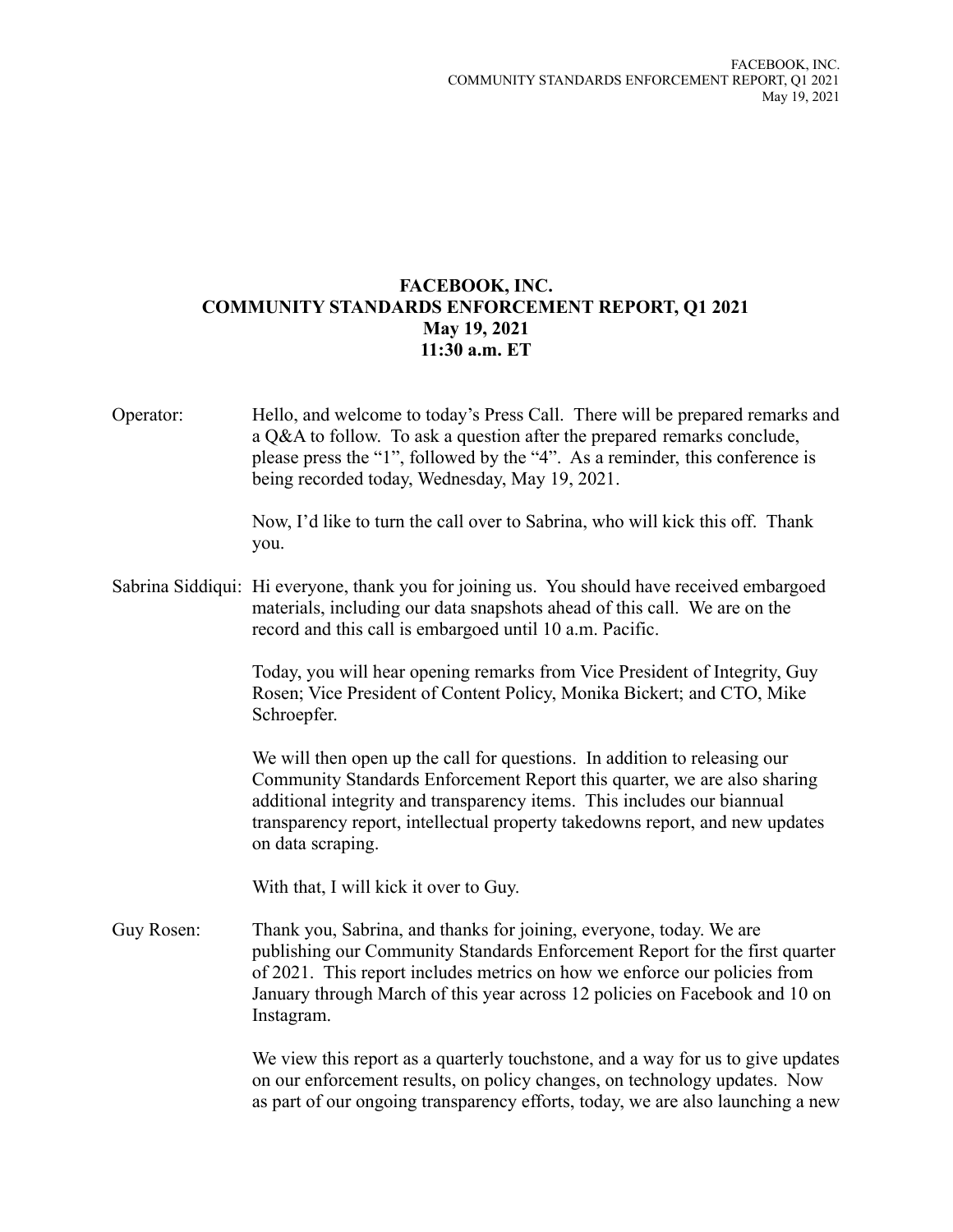Transparency Center website on transparency.fb.com as a single destination for all of our various integrity and transparency efforts.

This Transparency Center will explain how we remove harmful content, how we reduce the spread of problematic content, and how we inform people with additional context. The quarterly enforcement report that we're discussing today will also live there going forward, and we're making it easier to view these enforcement reports, to view trends, and to connect the metrics to their specific policy areas.

This website is a starting point and we plan to continue to add more information and build it out in the months and the years to come.

Now back to the numbers in this report. First of all, we believe we shouldn't be checking our own homework, and last year, we committed to undergoing a third party, independent audit to ensure that the metrics we published here are accurate.

We selected EY to undertake this engagement, and we look forward to working with them on this audit. In this quarter's report, we're adding prevalence metrics on Instagram for two areas, adult nudity and violent and graphic content. Prevalence is the percentage of views on our platform that are of violating content.

It's the main metric that we use to evaluate effectiveness of our enforcement, and it matters because it captures not what we took down, but what we missed and was ultimately seen by people. In the first quarter of 2021, prevalence of adult nudity on both Facebook and Instagram was between .03 to .04 percent. Violent and graphic content decreased to between .03 to .04 percent on Facebook; and on Instagram, it was between .01 and .02 percent.

We're committed to sharing more data and matching Instagram metrics with what we share on Facebook. And that's why we're releasing these additional prevalence numbers for the first time here. And we'll continue to share them every quarter going forward as well.

Now hate speech prevalence on Facebook continues to decrease, as a downward trend three quarters in a row. When we first reported this number in Q3 of last year, it was between .10 to .11 percent. In Q4, it fell to between .07 to .08 percent and in this most recent quarter, Q1, it is now between .05 to .06 percent. This improvement and prevalence on Facebook is due to changes we continue to make to reduce problematic content in newsfeed.

On another area, the amount of content we actioned under our regulated goods drugs policy was lower in Q1 as we made some adjustments to our automation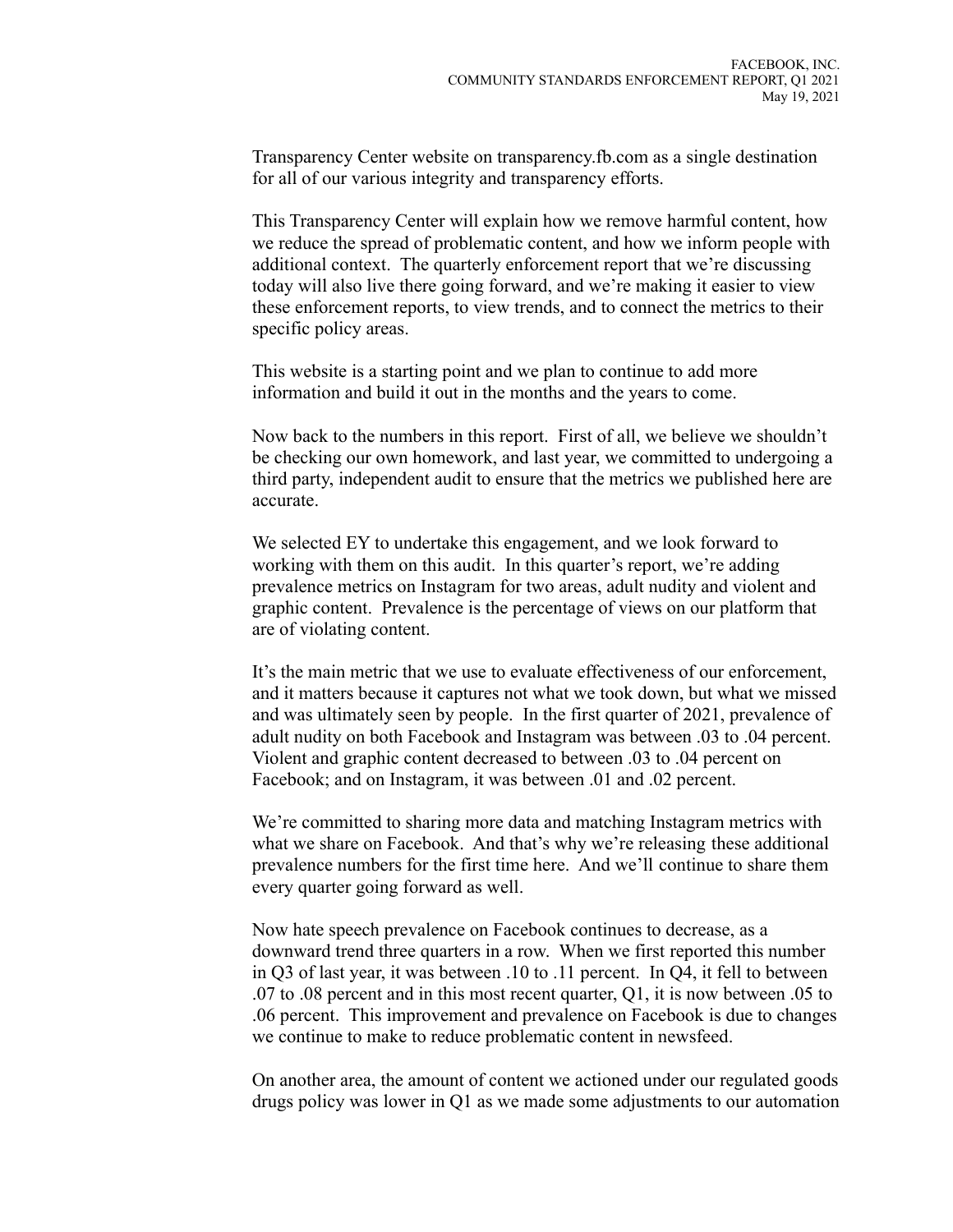to ensure that we're upholding accuracy. This caused a temporary drop and we've since improved our accuracy and ramped automation back up.

And COVID-19 continues to be a major public health issue around the world and we're committed to helping communities access authoritative information including about vaccination. Since the beginning of the pandemic, we've removed 18 million pieces of content for violating our COVID-19 misinformation policies across Facebook and Instagram.

And we know from public health research that people are more likely to get vaccinated if they see others in their community that are doing so. In countries where vaccines are available to most of the population, places like the U.S. and the U.K., we ramped up our efforts to show people when their friends and neighbors share their support for vaccines through profile frames and stickers. More than 5 million people globally have used these profile frames and more than 50 percent of people in the U.S. on Facebook have already seen someone use the vaccine profile frames, which we developed in collaboration with the Department of Health and Human Services and the CDC.

On Instagram, we also introduced stickers for people to share that they got vaccinated or share their support for vaccines. Since April these have been used more than 7 million times and more than 25 percent of accounts on Instagram in the U.S. have seen someone use a COVID-19 vaccine sticker.

Now finally in India, COVID-19 is affecting nearly every citizen and that includes our content reviewers as well. In the interest of their safety, we have temporarily suspended in-office work and shifted content review to our global network as necessary.

Now with that, I'd like to turn it over to Monika.

Monika Bickert: Thanks, Guy. And hi, everyone. I lead the team that writes our policies on what content is allowed on our services. We continually review these policies to keep up with shifting dynamics around the world and we work regularly with hundreds of organizations and experts outside the company to do this.

> It will come as no surprise that the months reflected in this CSER were incredibly busy for my team. We managed the policies for the elections in the U.S. and Myanmar. We released a corporate human rights policy, we began responding to the Oversight Board's recommendations, and we continued to address COVID related content while the virus surged in some parts of the world and the vaccine rollout began in others.

On COVID, Guy touched on some of our efforts but I want to share other steps that we're taking to support the public health community's response to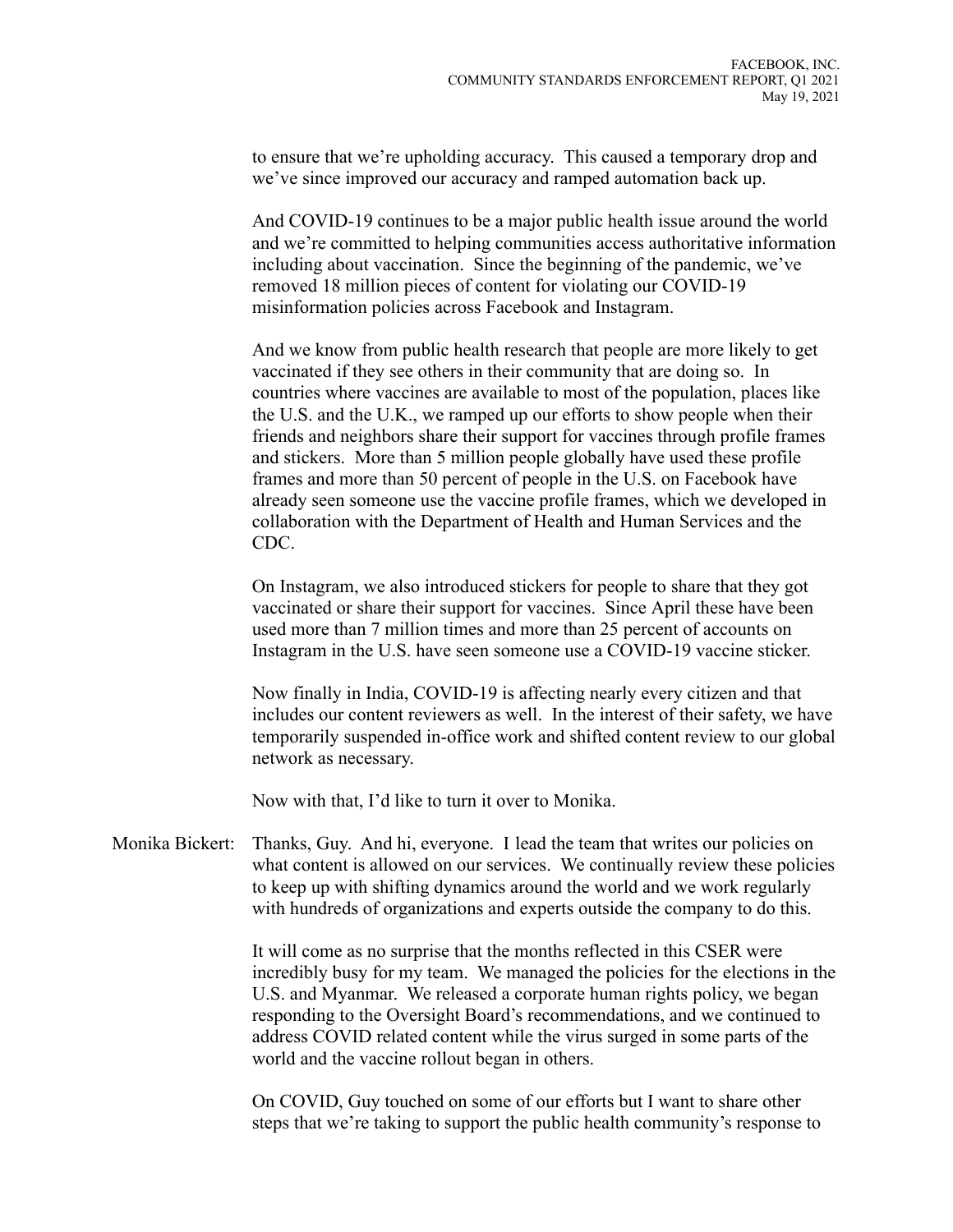the pandemic. Since April of 2020, we've been collaborating with Carnegie Mellon University and the University of Maryland on a global survey to gather insights about COVID-19 symptoms, testing, vaccination rates and more.

This is the largest survey of its kind, with over 60 million total responses and more than 170,000 responses daily across more than 200 countries and territories. This effort generates localized insights for researchers, public health officials and policymakers who are working to end the pandemic.

Adults who are hesitant about getting a COVID-19 vaccine indicate that they are most hesitant due to concerns about side effects. And most respondents who are hesitant due to concerns about side effects indicate that they would be most persuaded by those within their community, either health care providers they know or friends and family.

We're continuing to share these insights with public officials, non-profits and others to help inform more effective vaccination efforts.

We continue to remove harmful misinformation about the virus and prohibit ads that try to exploit the situation for financial gain. To debunk claims that are false but would not – if believed true – create a safety risk, we continue to work with over 80 fact-checking organizations that review and rate content in more than 60 languages around the world.

We've also introduced notification screens to give people more context about COVID-19-related links or photos that they're preparing to share. Our goal here is to help people understand what they plan to share before they actually share it.

Moving to the Oversight Board, as I mentioned at the top of my remarks, this past quarter my team has begun to respond to the Oversight Board's recommendations. The board has selected 13 cases since they began their operations last year and they've issued about 40 recommendations.

We've responded to each of those recommendations within 30 days and we've committed to action on the majority of them. Beyond the case content impacted by the board's decisions, which is binding, it's these recommendations that have lasting impact on our content moderation across the platform.

Also, as I'm sure you know, the board issued its decision earlier this month regarding Facebook's initial decision to suspend President Trump from our platforms. Now, the board upheld our decision but they did not specify the appropriate duration of the penalty.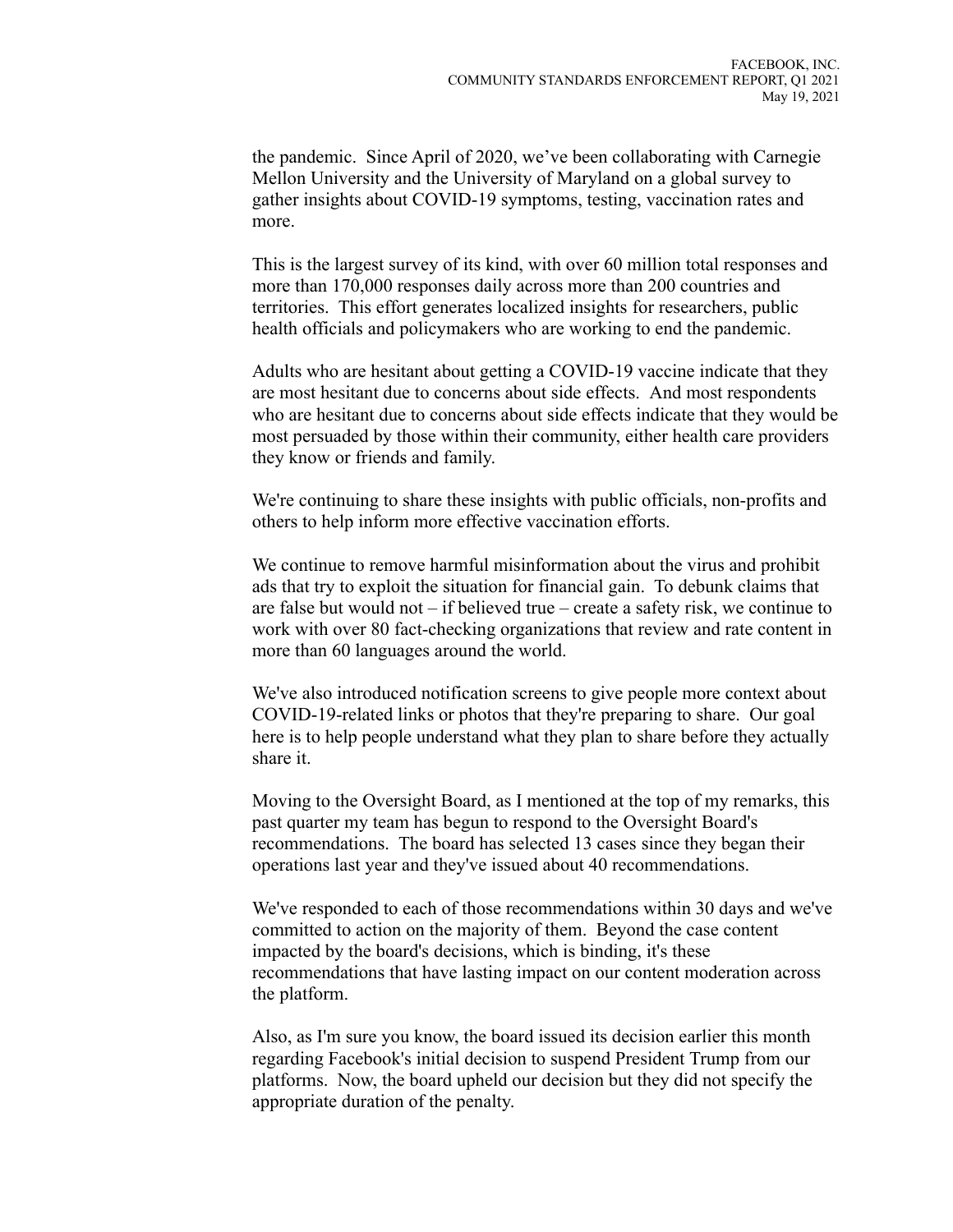So as well as determining a clear and proportionate response on former President Trump's suspension, Nick Clegg and my team are working through the details and the implications of the board's many recommendations. This is important work, we want to get it right and Nick will set out a response and detail – in detail in due course.

We look forward to continuing to receive the board's decisions in the years to come and believe that their work is helping us to improve our service.

On regulation, we believe the Community Standards Enforcement Report and other transparency reports like ours should be the norm and we think they can help inform ongoing debates about regulation.

We support an approach where the rules of the Internet are updated with reforms to federal law that protect freedom of expression while still allowing platforms like ours to remove content that threatens people's safety.

Specifically, we support updating Section 230 to, first of all, require all platforms to be more transparent about their standards, processes and actions; second, establish periodic reporting requirements; and third, establish a safe harbor approach with exceptions for smaller companies, where larger platforms are required to meet industry best practices for addressing illegal content.

We hope with the new launch of our transparency center we keep making progress where we can and we can also help inform the ongoing regulation conversation.

And with all of that, I'll turn it over to you, Schroep.

Mike Schroepfer: Thanks, Monika. As you've heard today, defining our community standards and how to enforce them is a deeply human challenge. And once those human decisions have been made, our A.I. technology enables them to be implemented at a scale for billions of users.

> Today, I want to make – to take a minute talking about one of the A.I. systems we put into production last year and how it's helping our human review teams make a much larger impact.

> Thanks to a string of technological breakthroughs made by our researchers in recent years, this new system does something that no automated system could do before. It can look at the entirety of a piece of content, including images, video, text, and comments in multiple languages and evaluate it against multiple types of policy violations.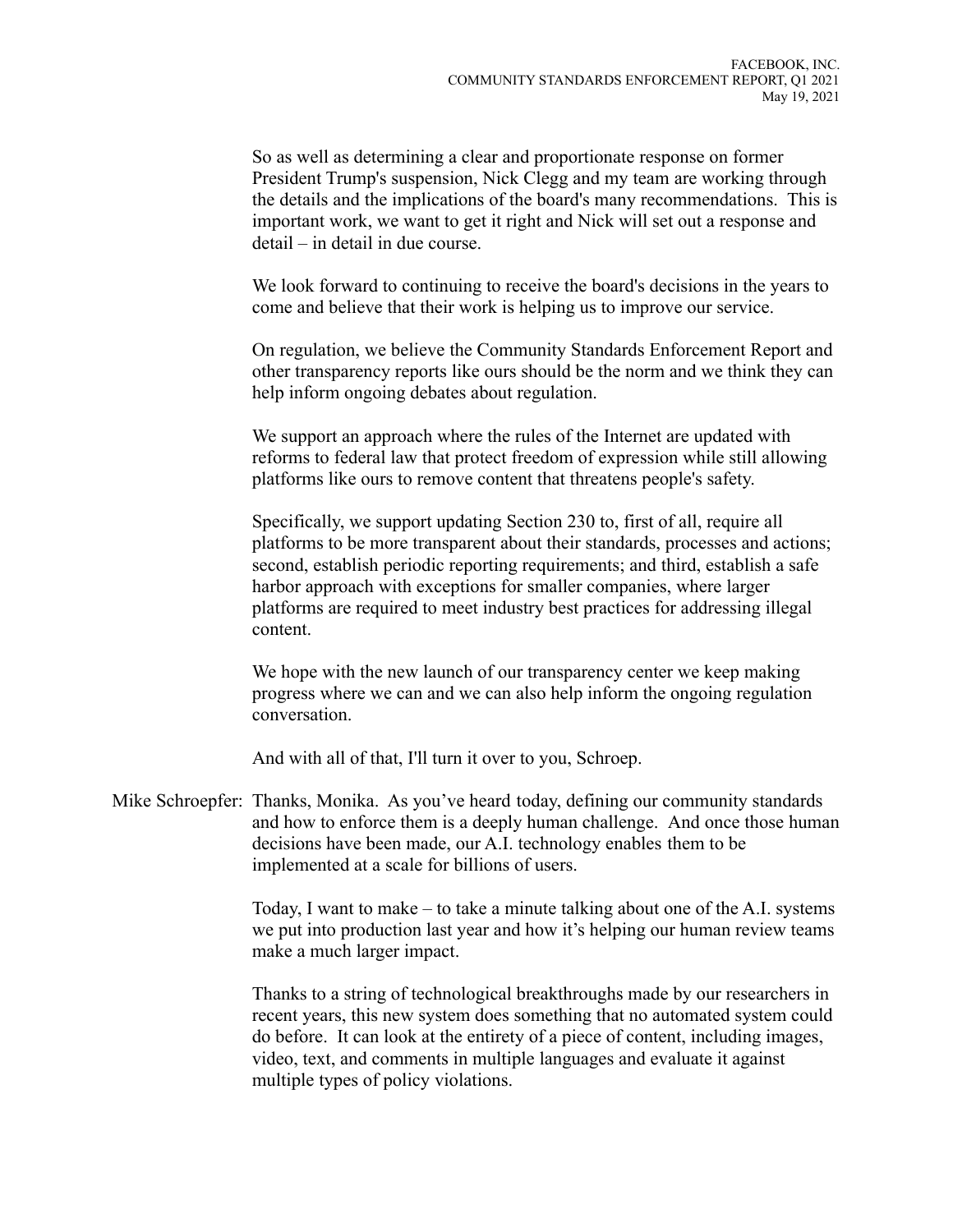It sees the bigger picture, which is something that A.I. has been much better at across the board in the last few years.

In the past our A.I. system for enforcing our policies could each only do one narrow thing. One could look at a photo and tell you if it contained nudity, for example. Another could scan the text of a post for violent language. Overtime, we've built thousands of these narrow systems and have it run them on every post, stitching together the output. As you can imagine, that approach has real limitations.

This new system can evaluate the content holistically and consider whether it complies with multiple policies. It's helping us catch more violations and make fewer mistakes. It also does a much better job of identifying priority cases needed to be sent for human review.

In 2020, we tested this new system to see how it might help prioritize which pieces of content you need a pair of human eyes evaluating them. These tests led to significant improvements and the effectiveness of our prioritization system. Meaning our teams of our human reviewers were able to do more valuable work on daily basis. This new system is also capable of going beyond individual posts because it can view content holistically. It can consider the entire pages or groups over time and evaluate their overall health instead of being limited to checking whether an individual comment or image breaks our rules, it can view them as part of a larger body of content that may be trending in a negative direction.

What's interesting is that this evolution of A.I. isn't just happening in content moderation. In so many different spaces, we're seeing the same pattern of systems developing a deeper picture of the information they're working with.

For example, our Computer Vision tools have gotten better at seeing the full content of an image or video and our language translation systems are making leaps in their ability to comprehend multiple languages at once. And most importantly, this is not slowing down.

Research breakthroughs made over the last year and even in the last few months suggested extraordinary imperative improvement in A.I. is still ahead of us. The numbers we've reported in today's Community Standards Enforcement Report are a reflection of progress made in recent years. And the good news is that progress shows no sign of stopping anytime soon.

And with that, I'll turn it over to the operator for questions.

Operator: Thank you. We will now open the line for questions. To ask a question press the "1" followed by the "4."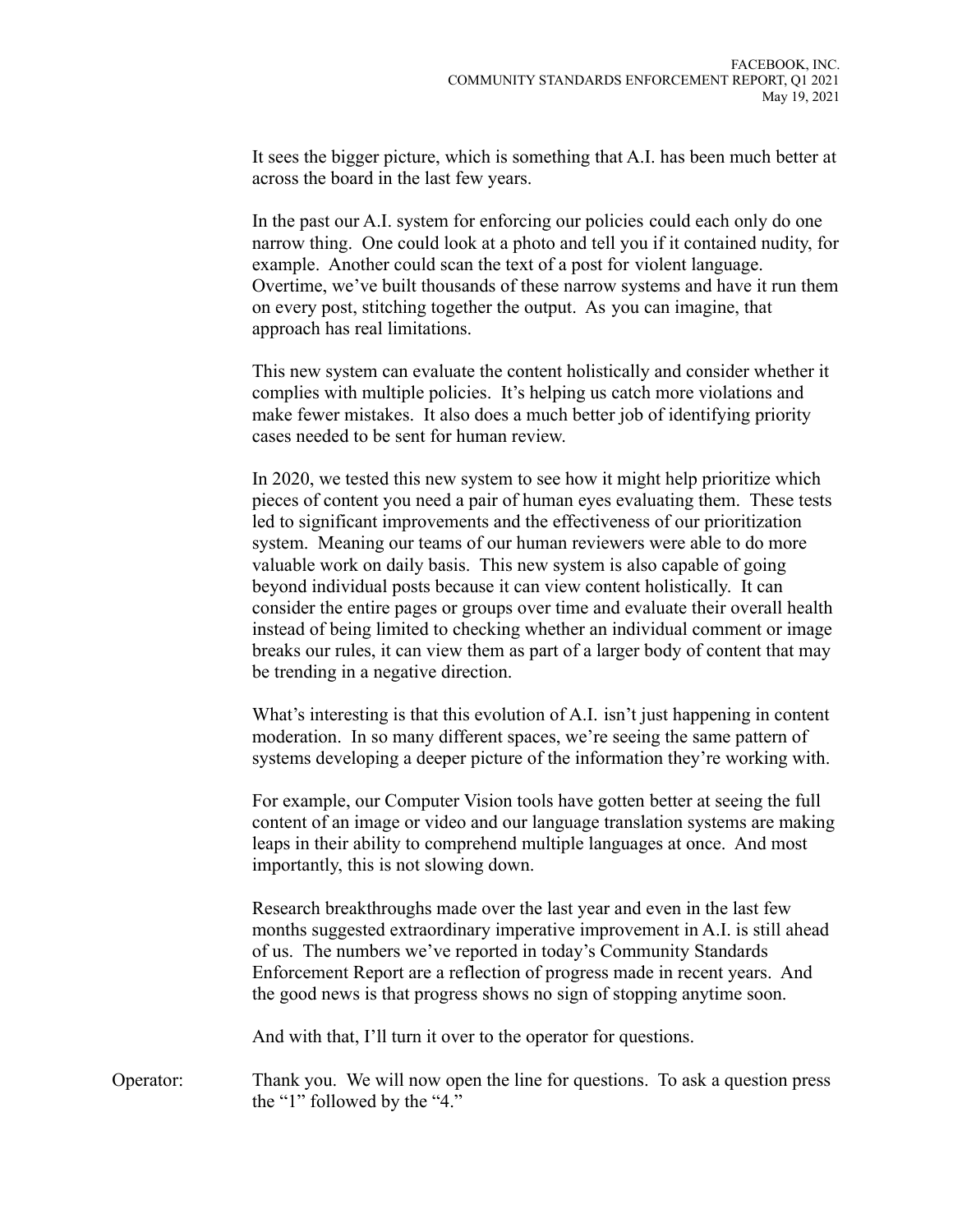Your first question comes from the line of Shannon Bond with National Public Radio. Please go ahead.

- Shannon Bond: Hi, thanks for taking the question. I'm wondering, Guy, can you talk at all about enforcement or actions that you're taking currently on the misinformation and calls for violence that's been reported to be spreading on the platforms related to Gaza and Israel right now. I mean this is obviously an active conflict. I imagine your teams are monitoring it closely. Can you give us any update on how you're approaching the situation?
- Monika Bickert: Hi, yes, this is Monika, I can take that one. And I first want to say the situation on the ground is obviously terrible and our hearts go out to everybody who's affected by the horrific ongoing violence. Of course, safety and freedom of expression have always been important in our service – on our services, and when we look at a situation like this, we want to make sure that we are able to monitor real-time what's going on.

So we've actually set up a special operations center that has 24-hour capabilities with native speakers of Arabic and Hebrew so that we can stay on top of trends, make sure that we are identifying content that violates our policies and remove that quickly, and also identify any errors we've made (and faulty) – in removing content that doesn't violate it and make sure that we're restoring that.

- Operator: Thank you. Our next question comes from the line of Issie Lapowsky with Protocol. Please go ahead.
- Issie Lapowsky: Hi, thanks so much for doing this. Two questions about some data points in here. To what do you attribute the decline in CNCEI enforcement that we're seeing over the last year? And then separately, but similarly, I noticed that organized hate saw more enforcement in Q1 than it looks like ever before; I'm wondering if you can spell out what you attribute that shift to?
- Guy Rosen: Hey, thanks for the question on two important areas. So for child nudity and sexual exploitation areas, there were actually a couple of issues. In the fourth quarter of 2020, we made some changes to our media matching systems as part of updates to our systems in response to the European Privacy and Electronic Communications Directive, the ePrivacy Directive, and we later discovered there was a technical issue in the implementation of those changes that did also impact countries outside of the EU as well.

So when we discovered that error we fixed it and we have been retroactively removing content that was – that was previously missed. Now in the first quarter of 2021, we encountered a separated second technical issue that was also related however to compliance with the ePrivacy Directive. We're in process of addressing that, and again, going back to retroactively remove and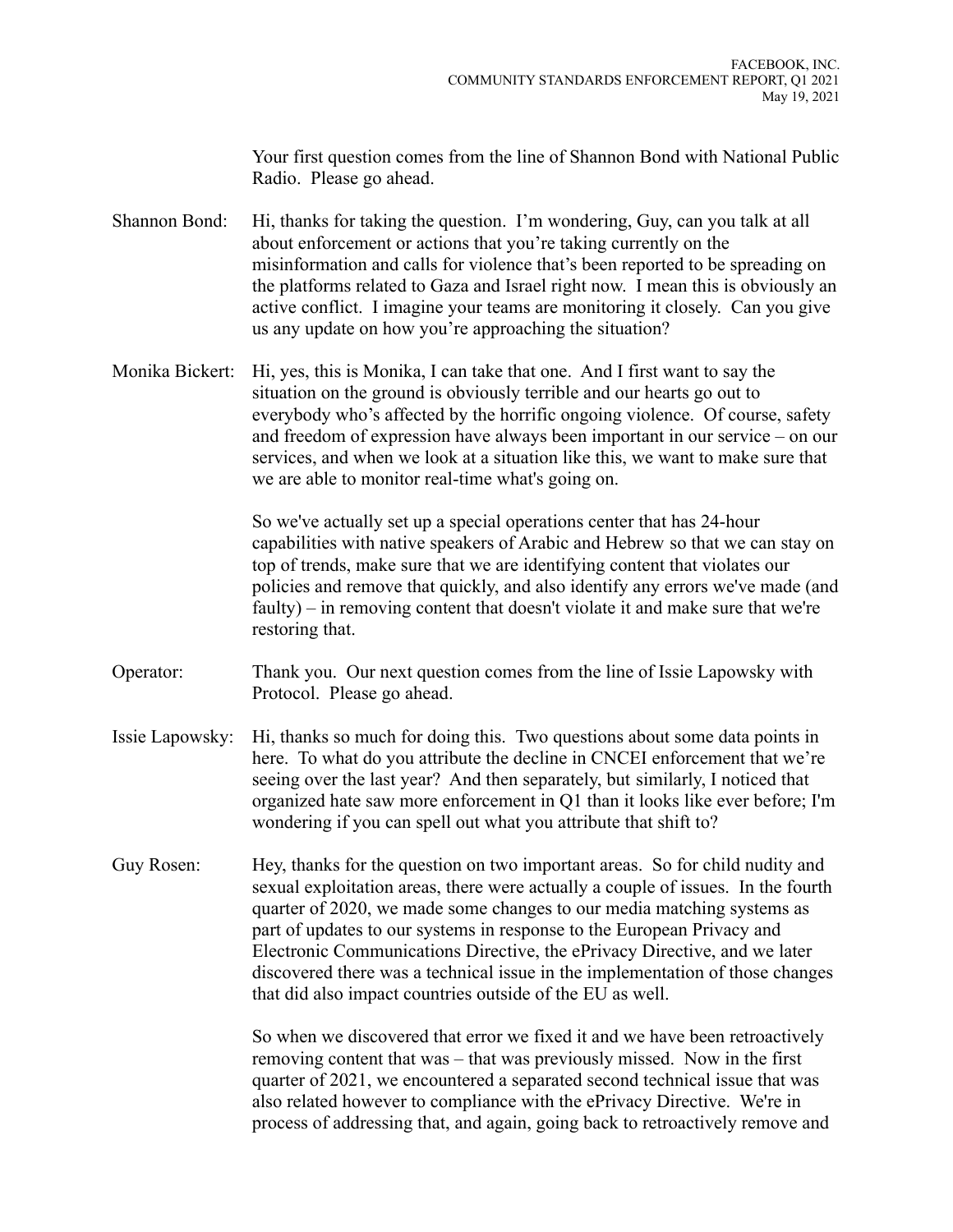take any action required on content within the confines of what is permitted under the ePrivacy Directive.

On your second question on hate organizations, these are improvements in our technology that continue to improve how proactive we are and detect more violating content.

Operator: Thank you. Our next question comes from the line of Jamie Bellassandro from La Republica. Please proceed with your question.

Jamie Bellassandro: Hi, thank you. A couple of things. First of all when you talk – when you talk about hate speech, (do you) also conspiracy theory when the conspiracy theory include of course violence in some sense, or do you recognize conspiracy theory in the system or the system is able to, to recognize it?

> And the – and the second question is about the technology this year, or maybe it was last year, I don't remember, but you talk about the new A.I. called (XLMs) was able to understand different language at the same time. I was thinking that the new system is the evolution of that, and how is the way to success in different languages? Thank you.

Monika Bickert: Sure, maybe I'll start and then – and then hand it over to Schrep for the A.I. question.

> So first on conspiracy theories – this is Monika – let me – let me just sort of take a step back and say that there's a couple ways that we tackle this. First, we remove any accounts that are part of a violence-inducing conspiracy network. And so, you've probably seen some of our announcement around QAnon and the actions we've taken there to identify and remove QAnon accounts and those primarily dedicated to spreading QAnon conspiracy theories.

Then there's also the content level, meaning that we look at specific posts, and if we have a safety organization telling us that something is false and that there is an imminent risk of safety – an imminent risk to safety, then we'll remove that content.

Now beyond that, if we have content that is false but it does not carry with it a safety risk, that's when we work with our fact checking partners, and there's more than 80 of them around the world, they are all certified by the International Fact Checking Network. If they label something false, then people see that label when they see it, when they go to share it, when they have previously shared it, and we go ahead and also reduce the distribution of that content and point people to accurate information.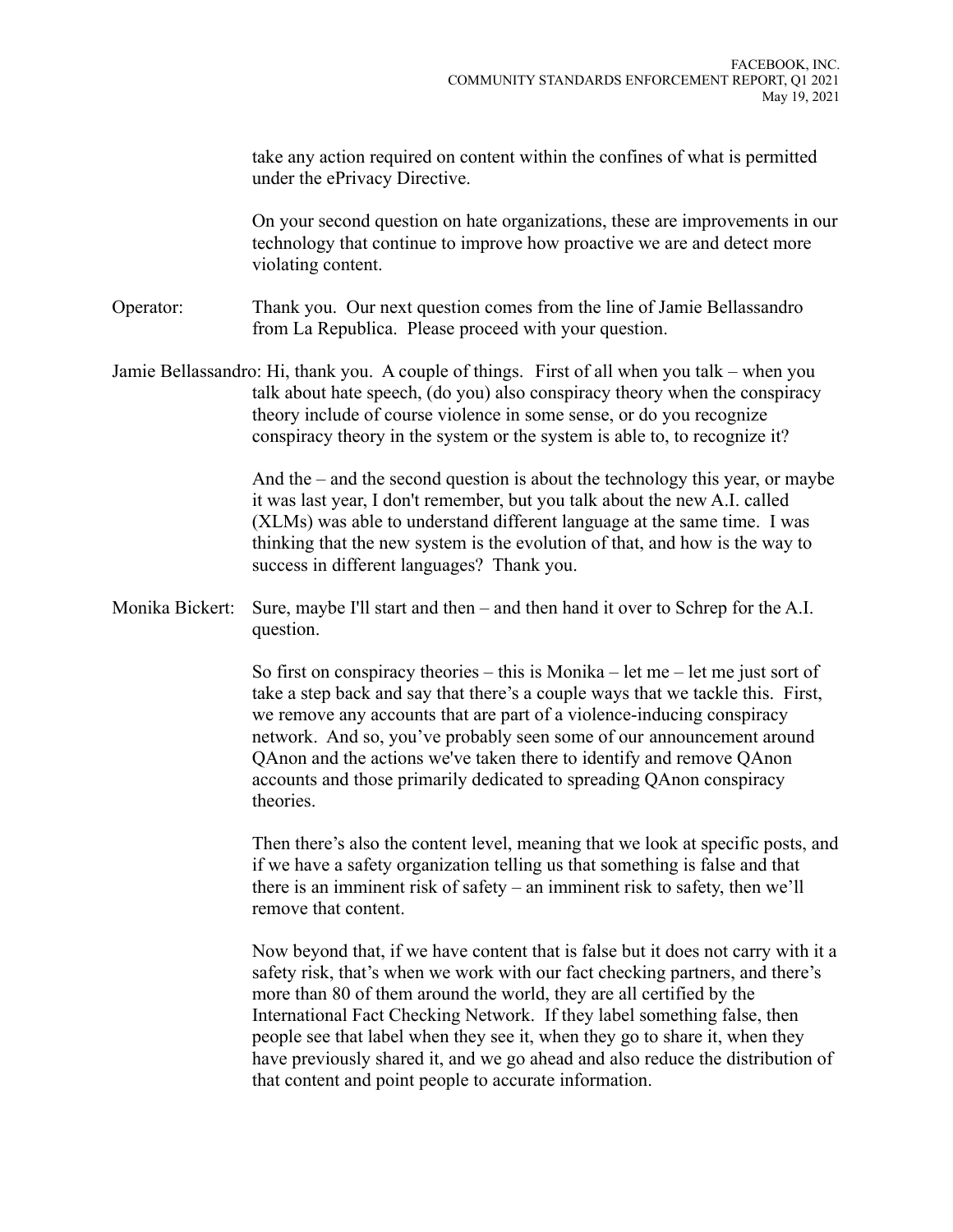So all of that – our approach will, of course, continue to evolve, but all of that helps us address conspiracy theory content. Schroep?

Mike Schroepfer: Yes, thank you for asking the question. I believe it was about one of the technologies, which is what we call XLMR, and this is a state of the art, very large, self-supervised language model. That's a word soup of a lot of technical acronyms, but the thing about this that's important that you're highlighting is a lot of existing A.I. systems are limited by how robust the training data is you can use to train them, and we have generally speaking in the world a lot more examples of things in English than in other languages, and this is true for hate speech and others.

> And so, based on that existing state of the art A.I. systems would perform better in English than in other languages where the sort of training the amount of training information we have for them is lower.

> The breakthrough in technologies like XLMR is we're training one system that covers multiple languages rather than individual systems for each language, and the biggest advantage of that is it actually learns things from one language and can transfer them to another. So when we have large data sets in English, it will actually improve the performance of this classifier versus a specific classifier in a language, and those improvements generally increase for languages that are less well-served on the internet. So the smaller amount of data you have on that language, the greater these technologies will work.

> This is an explicit area of focus for our research lab on how to do large-scale translation and large-scale multilingual models. This was a technology that didn't work maybe three or four years ago. And so, this is very modern, recent stuff and is one of the reasons why we can improve our coverage across the world in enforcing these policies.

Operator: Thank you. As a reminder to register for a question, press the "1" followed by the "4".

> Our next question comes from the line of Cristina Criddle with BBC. Please proceed with your question.

Cristina Criddle: Hi. Thank you. And you mentioned a little bit that your algorithms are getting better at protecting things and taking stuff down, but obviously you have your human moderators, too. And I just wondered at what stage do you envision your sort of technical mechanisms taking over that job, if at all, and what areas do you think you'll be able to sort of trust that tech more than others?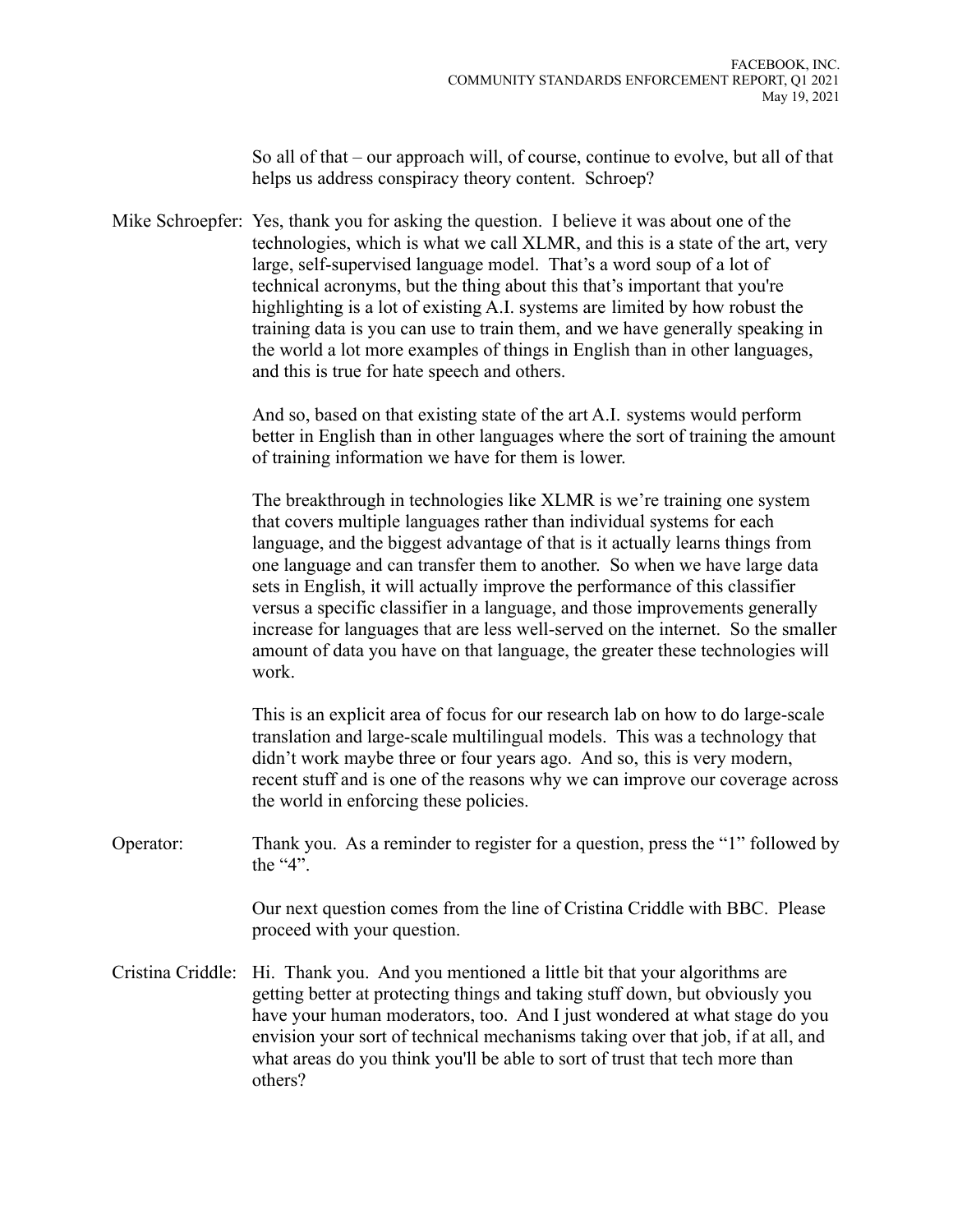Guy Rosen: Hey, this is Guy, thanks for that question. This will always be a combination of people and technology working together, and if you sit back, technology can help us in a few ways. It can help proactively detect things, some of which can be removed automatically, and some of it will be reviewed by our review teams in order to make the final determination.

> It can help amplify and automate  $-$  or amplify the impact of any review decision, so for example once a decision has been made about a piece of content by a human reviewer, systems can automatically identify identical contents or similar contents and ensure we're actually taking action on those as well and accelerating that impact.

And third, we also use technology to help prioritize what the human reviewers are looking at so that we're – so that we're looking at the things that are getting the most distribution, which means they're most contributing to prevalence, and that are the most severe. And so through those areas, we see this will continue to be a collaboration between people and technology together for years to come.

- Operator: Thank you. We now have a question from the line of Shannon Vavra with Cyber Soup. Please proceed with your question.
- Shannon Vavra: Hi there. Thank you for taking the call with all of us. I wonder if you could return to some of the conversation about misinformation in the situation in Gaza and Israel. Could you tell us a little bit about this 24-hour operation center you stood up, like how many people are working there, when you stood it up, are these new hires, are they employees redirected from other projects and work assignments, and how long do you have – plan to have it up further, obviously indications from Israeli officials that this may be going on for some time? Thank you.
- Monika Bickert: Sure, happy to. So first, this kind of special operation center is something that we've done in the past when we have a situation where there's a safety threat on the ground or there's an election, and we know that the landscape will be changing rapidly.

So what we do, these are existing employees, what we do is we take people, for instance on our content review team, we have people who are native Hebrew speakers, native Arabic speakers on our content policy team. We have people who are focused on things like hate speech, threats of violence, incitement, graphic violence. We have all of those people regularly, but what we do when we have a special operation center is we take those people from across the company who work on these things and we put them all together so that as the situation is evolving, the communication is very fast.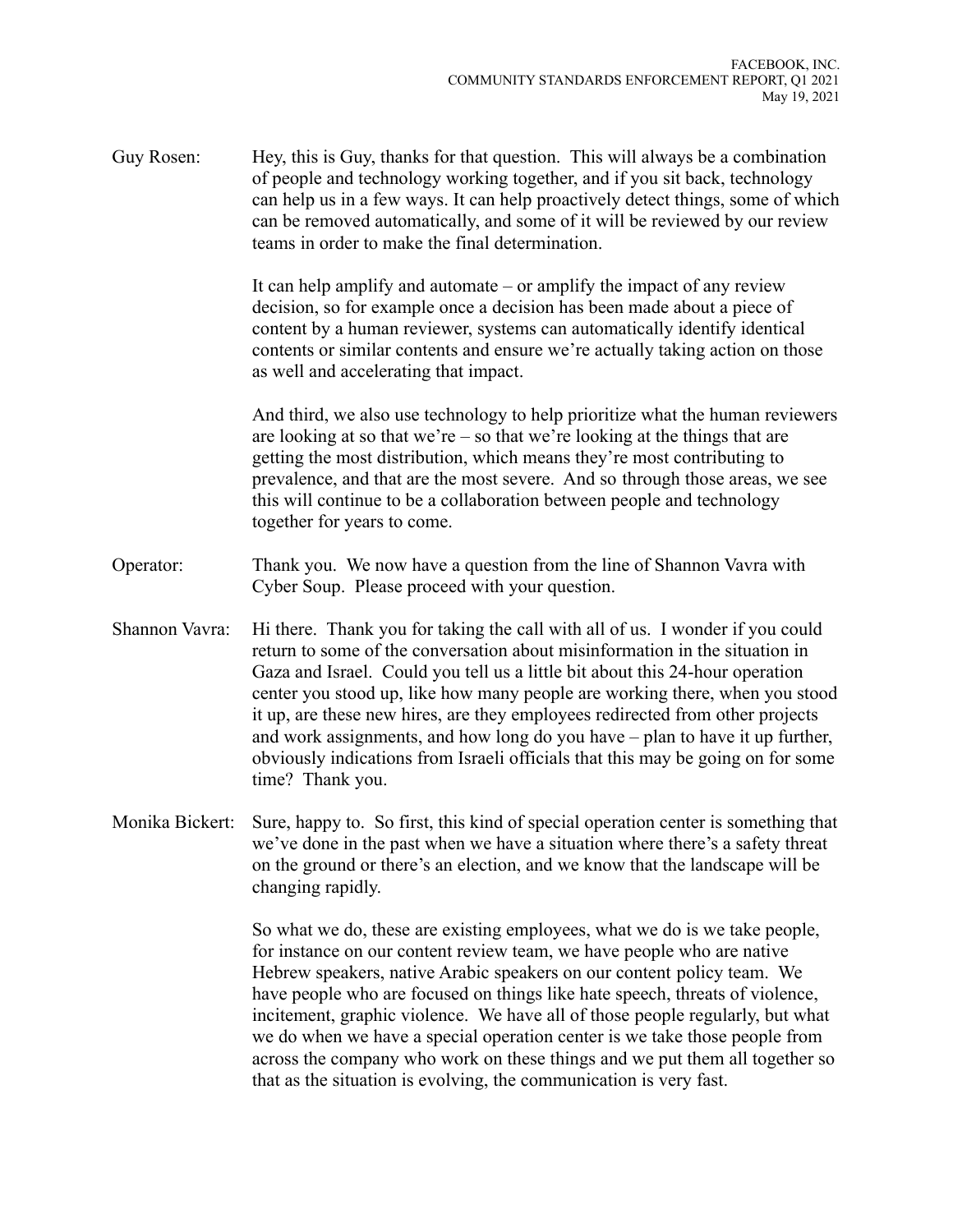And any trends that are spotted, we're able to make – to assess those trends, figure out how that – what the interplay is between those trends and our content policies, get updated guidance to our reviewers, and make sure that we're implementing that guidance very quickly.

And of course, we work with safety partners around the world. We also work with fact checking organizations. And so I talked in my response to the last question about our general push for misinformation, and our fact checking network, there's more than 80 of them that we work with, they do include fact checking partners in both Palestine and Israel, and in both Arabic and Hebrew languages.

And in addition, we've activated a feature so that the fact checkers can use keyword detection to group related content in one place. And what this does is it just makes it easier for them to find content that they think they should fact check. This is a feature that we've used in the past for situations like COVID-19, the wildfires in California and Australia, elections in Brazil and in the U.S., other events like that. We'll keep this operation center going, and as long as necessary, and we'll be looking to assess the situation on the ground to inform our decisions on that.

Operator: Thank you. Just as a reminder, to register for a question press the "1" followed by the "4", thank you.

> Our next question comes from the line of Mike Swiss with MLex, please go ahead.

- Mike Swiss: Hi, thanks for taking my question. I'm asking about scraping. Could you provide a little bit more commentary there in terms of whether Facebook is a larger target than other platforms for scraping exploits? And specifically, the phone number enumeration that you went into more detail here. Is that what was happening with the situation that came out in early April with the 533 million phone records that were published online?
- Sabrina Siddiqui: Thank you for that question. We actually have Mike Clark, Director of Project Management on the line and he can take that question.
- Mike Clark: Thank you for the question, Mike. I think as they talk about in "The Post" today, it is a industry-wide issue. I think even beyond Facebook and other social media platforms, we saw just even in the April time frame similar things at LinkedIn and Clubhouse and refer to that in the Newsroom Post that we did earlier.

It is a challenge and as you asked the question around phone number enumeration, that phone number enumeration is exactly the description of what we were identifying as the source of the data from what – from what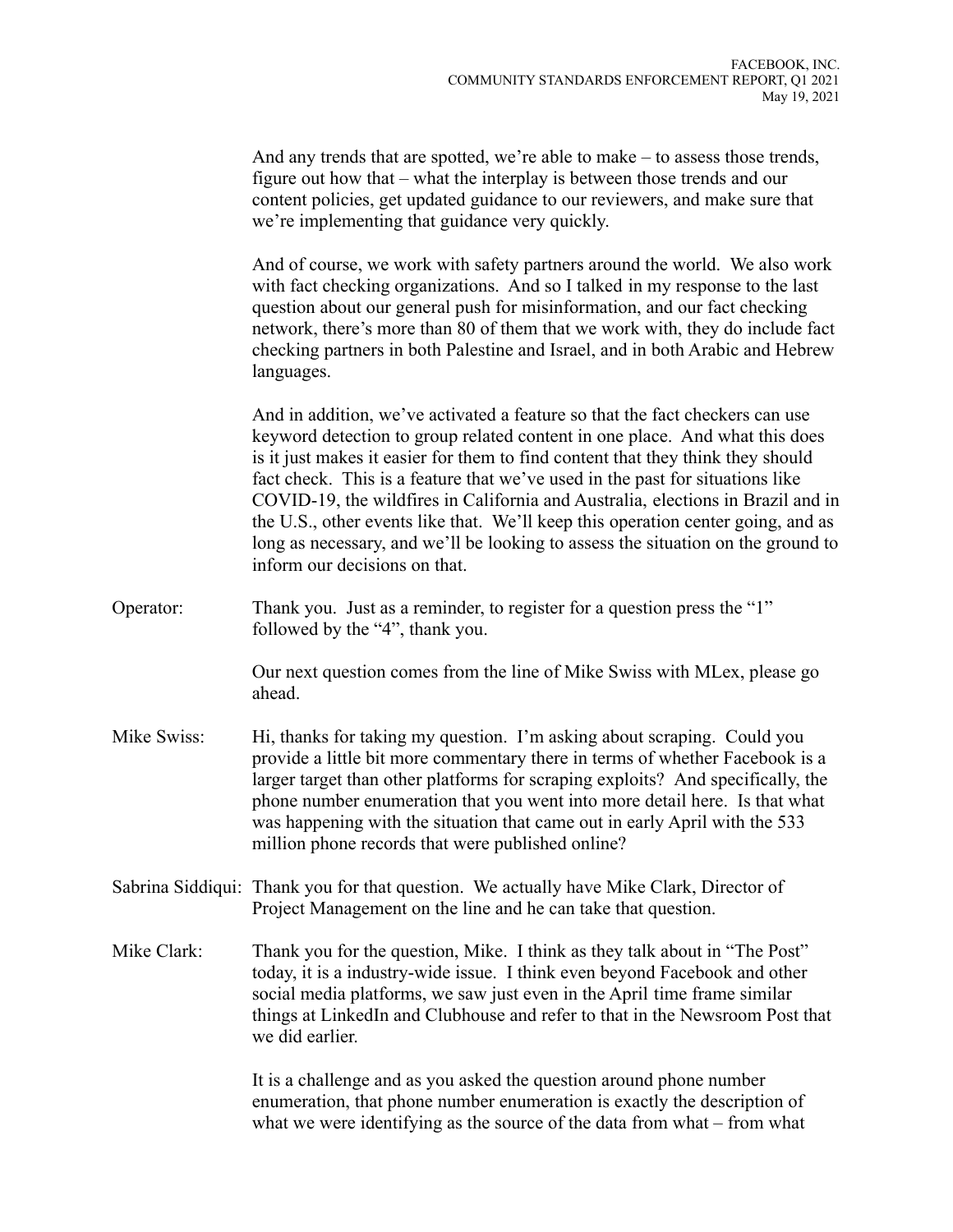your question was with regards to April. And I hope that answers your question.

Operator: Thank you. Our next question comes from the line of Julia Arciga with Politico. Please proceed with your question.

Julia Arciga: Hello, thanks for taking my question. I've got two quick ones, actually, regarding the 18 million pieces of COVID-19 related misinformation. I was wondering if you could speak to a country breakdown, whether that is going to be available or if you have the information off the top of your head. Kind of seeing where that information is coming from?

> And my second question was in regards to the content restriction based on local law. I was wondering whether you knew if those kind of requests from countries like the UK, Turkey, and Brazil or enforcements on current local laws or were they new local laws that those countries put in place recently? Thanks.

Monika Bickert: Let me start with the first one. When  $it$  – when it comes to the content that we have removed for violating our COVID misinformation policies, and I just want to give a little bit of background here. We have policies of removing misinformation around COVID-19 or COVID-19 vaccines when it contradicts public health guidance. We looked at sources like WHO and the CDC. And where if people believe that content, it could lead to a safety risk, them getting the virus, them spreading the virus, and so forth.

> So, yes, we have removed more than 18 million pieces of COVID misinformation starting from, I think, we started measuring that in March. We don't have a country breakdown for that but we'll continue to look at ways to add transparency in the future of course.

> Your second question was about our restrictions on speech from – at the request of governments. I don't have an answer for when they've passed specific laws. I imagine that's something that would probably vary by which specific request it is and which country it is. But I'll tell you what our process is.

> Basically, if a country comes to us, they have to submit an official request telling us that content is illegal. The first thing we do is we actually just look and see if the content violates our policies, because sometimes it does and if it does we just remove it. So, if they  $-$  if they flag for us content that violates our policies, we treat that just as we would if any person had reported it to us.

If it doesn't that's when we actually do the legal assessments. We look at the law, we look at whether it's consistent with international norms and human rights principles and if the content in question actually falls under that law.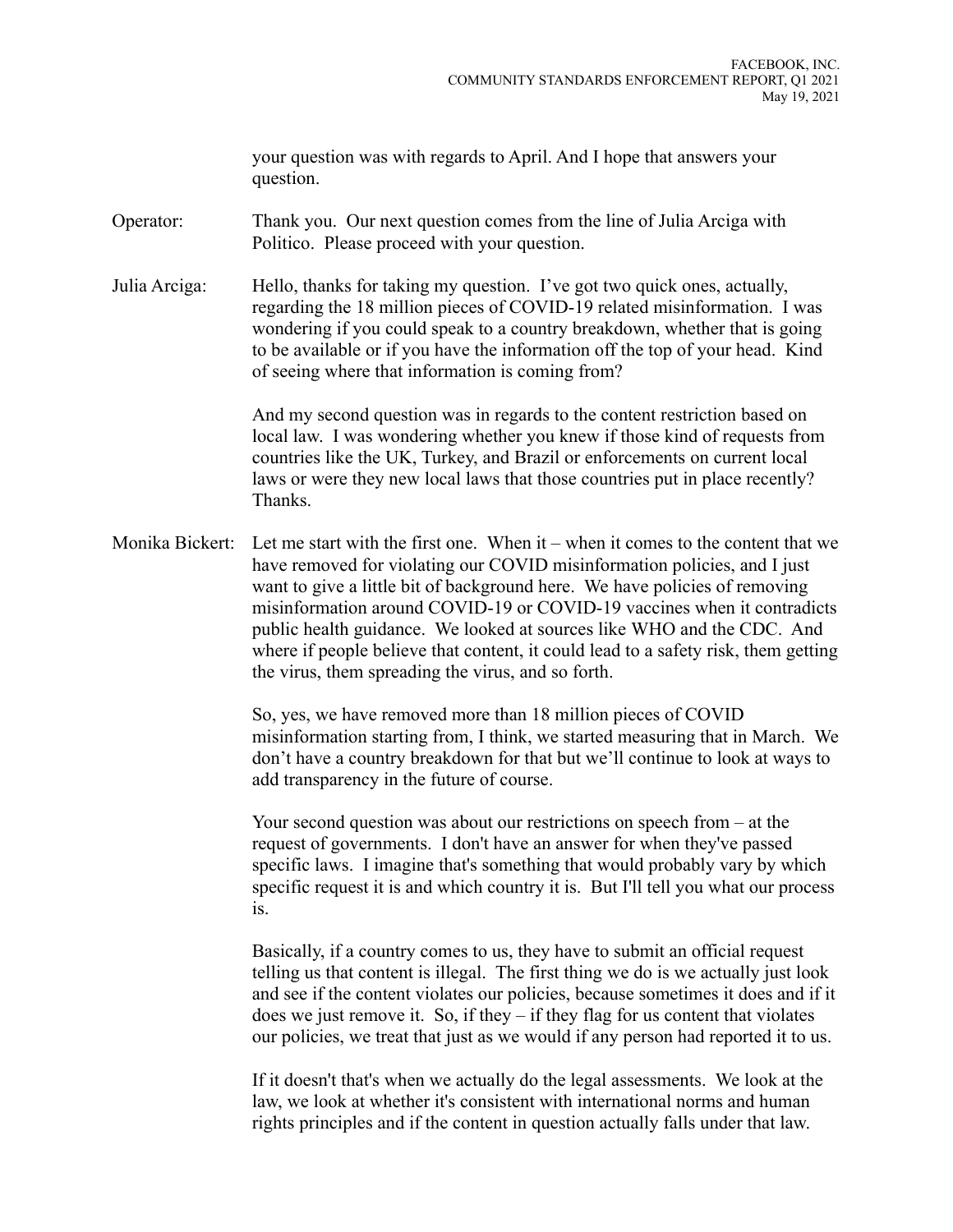And then if we restrict it, we restrict that content from visibility in that country only and the result of that is what you see in our government request report. I hope that answers the question.

Operator: Thank you. And up next we have a question from the line of Rachel Gilmore with GlobalNews. Please go ahead.

Rachel Gilmore: Hey there. I have a question about some of the COVID-19 misinformation. So, I understand that you removed 18 million pieces, but I was hoping you might be able to contextualize that a little bit.

> So, I'm curious about how many reports you generally get versus how many you take down, as well as how many posts go up on Facebook and Instagram on an average? So, I'm trying to get a – trying to get a sense of what portion of those posts are proving to be misinformation or hate speech. Thank you.

Monika Bickert: Thanks for the question. I don't really have – I don't have any numbers to give you on that. I can just tell you that there's a lot that we're doing here. I mean, there's of course what we're removing that's the more than 18 million number of post number. There's the – about 167 million pieces of content that have been rated false by fact-checkers that we work with and that's where misinformation is about COVID, but if it were believed true, it would not contribute or cause any kind of safety risk.

> And then, of course there is, and we've talked a little bit about this in past, but we have other policies where we have specific provisions about COVID-19. For instance, if you say that people in a certain group are responsible for deliberately spreading the virus or that they created the virus, that sort of content we would remove under our hate speech policies.

> Beyond that, this is something that in addition to making sure that we're removing that sort of content or labeling misinformation that our fact-checkers rate false, we're also doing so much, Guy mentioned a little bit of this, but we're doing so much to proactively get the message out there about accurate information around the virus and also about the vaccines.

> So Guy talked a little bit about things like the sticker pack and the profile frames, but there's also directing people through our labels and through other measures to make sure that they have access to accurate information about the vaccines. And this is all part of our goal to help people get one step closer to vaccination.

> We think we have, because of our reach, we have – we have the opportunity to really make a difference here. We're partnering with health authorities and those conversations are very frequent, where we are finding out what's the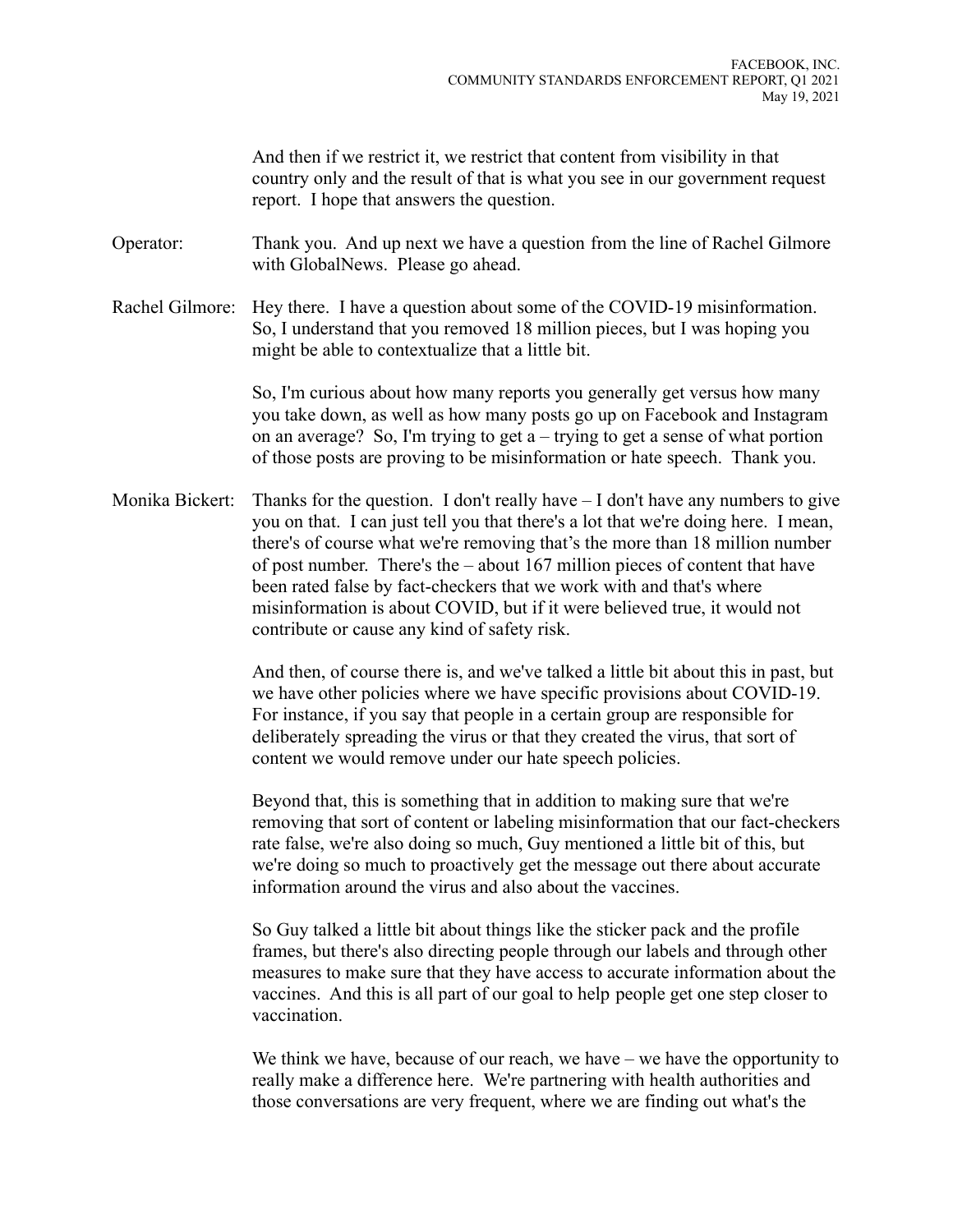best way to get people the information that they need to understand the virus, to understand the vaccines and to make informed, responsible choices.

- Operator: Thank you. Up next, we have a question from the line of from the line of Victor Silva with G1. Please go ahead sir.
- Victor Silva: Hi, thanks for having my question. I would like to ask about actions against violations committed by politicians. In April, Brazilian President Bolsonaro, for example, had a video flagged for violating our policy against misinformation about COVID-19. This wasn't the first time that he violated the rules on Facebook and Instagram. I would like to know how are you dealing with these issues, specifically, related to politicians. Thanks.
- Monika Bickert: Thank you. So our COVID-19 misinformation policies do apply to everybody around the world that includes heads of state and presidents. And we have removed content from leaders around the world for violating those policies and that does include in Brazil.

I do want to be careful and say that we allow discussions about the impact of policy measures like lockdowns or developments in scientific research. So, what we're focused on removing here, and again, this is not just heads of state but it includes head of state, it is everybody on our service. What we are focused on removing is information that directly contradicts the prevailing health guidance and could also create a health risk.

So an example there is if you're saying that hydroxychloroquine is a proven cure or if you are saying that certain groups of people are immune from ever getting the virus, that's the sort of content that we have removed from the early days of the pandemic through our partnership with health officials who help us identify the categories of content that we should remove.

- Operator: Thank you. And our next question now will come from the line of Musadiq Bidar with CBS News. Please go ahead sir.
- Sabrina Siddiqui: And this will be our last question.
- Musadiq Bidar: Hey, good morning. Thank you for the opportunity.
- Sabrina Siddiqui: This will be our last question. Sorry, go ahead.
- Musadiq Bidar: Got it. No worries. I have two questions, first, about the special operations center. What date does that get setup and go live and do you have any data to share from that team related to misinformation coming from Palestine and Israel? Like do we have data to see which side is pushing out more false content?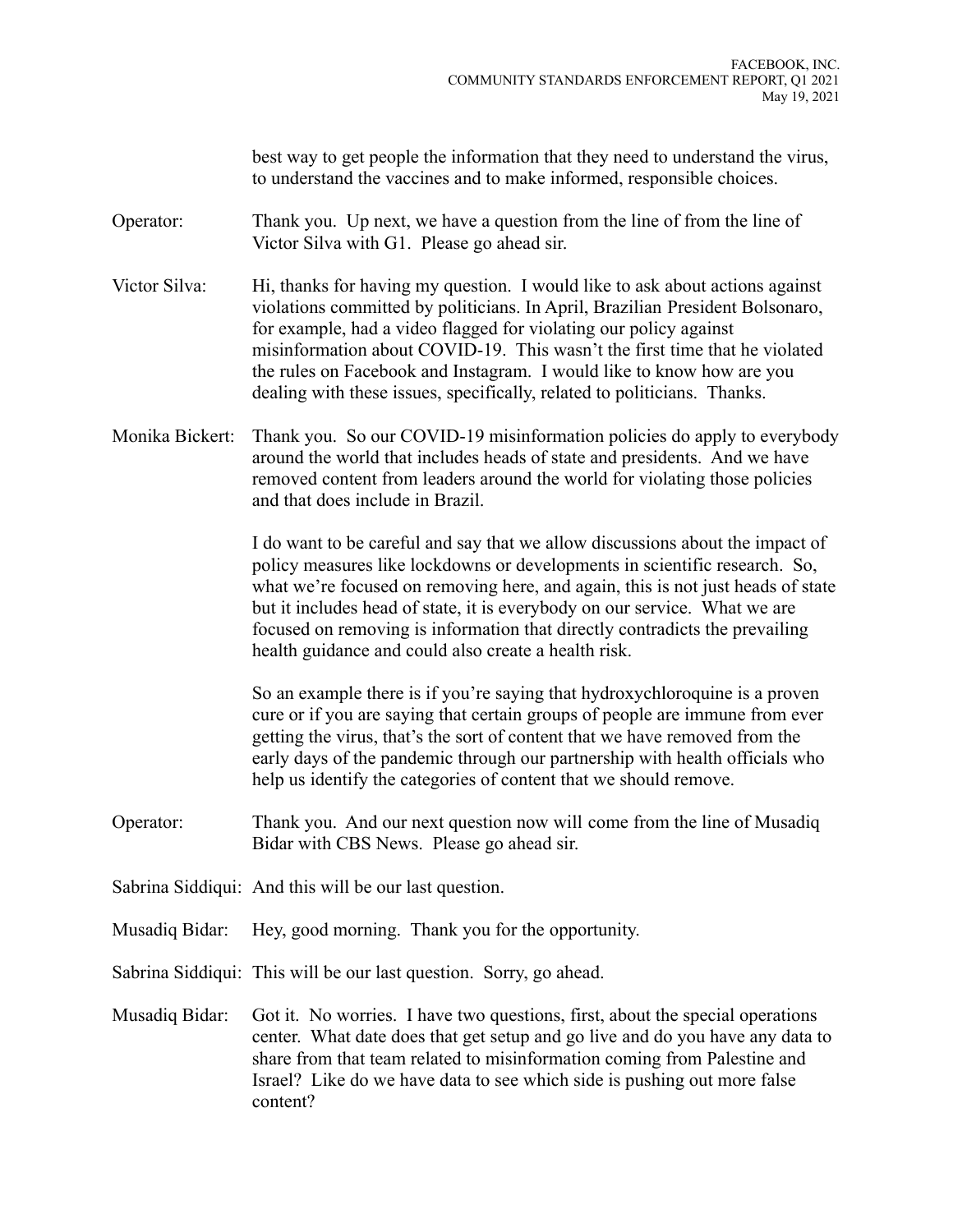Second, can you talk about the new A.I. system that can look at text and video and history of pages? What area of content do you imagine this new tool will have the most impact on?

Monika Bickert: So maybe, Schroep, maybe I can start with the question and maybe I'll hand it over to you to address the second question.

> So on the first question, I don't have a specific date on when we stood up the operation center. I mean I can tell you that from the very beginning of the violence on the ground, that's something that our teams were in touch around the clock on. I mean I mentioned before that we do have native Arabic speakers, native Hebrew speakers on our content review teams. And then also on my team, we have people who are responsible for liaising the safety group, understanding what the issues are on the ground and giving updated guidance to reviewers.

> So even before we stood up the special operations center, that work was ongoing. What we did was we've now formalized that into a operation center where all of these people are real-time communicating with one another so that they can more quickly spot and respond to the changing landscape.

Mike Schroepfer: On the technology, the exciting thing about this is how broadly applicable it is. Because the way I would sort of describe the advancements is if you think of five years ago, state of the art might be not much better keyword matching. And a lot of the challenges we deal with today are much more subtle particularly when you're talking about hate speech, you get things like memes where I have a photo and the text and the photo and the text completely change the meaning.

> So if you imagine a photo of a skunk and the overlay in the text is you smell great today. You smell great today is a compliment. The skunk completely changes the meaning. You have to understand the entire context there in order to get what it is. That was sort of out of the reach of our systems just a short while ago.

> And when you think about misinformation and viral hoaxes, this is an adversarial force that is trying to evade our classifier. So they may take a screenshot or blur it a little bit or change the words around a little bit so it's not exact matches but you get the gist of it. And these systems as they ingest sort of and learn on their own and just to go technical for a second that the real breakthrough here is we have in production systems that are using techniques called self-supervised learning.

Which means instead of being spoon fed data by a trained person, they basically crawl large data sources and learn on their own, which is the way humans do. This is the way you learn language and physics and a whole